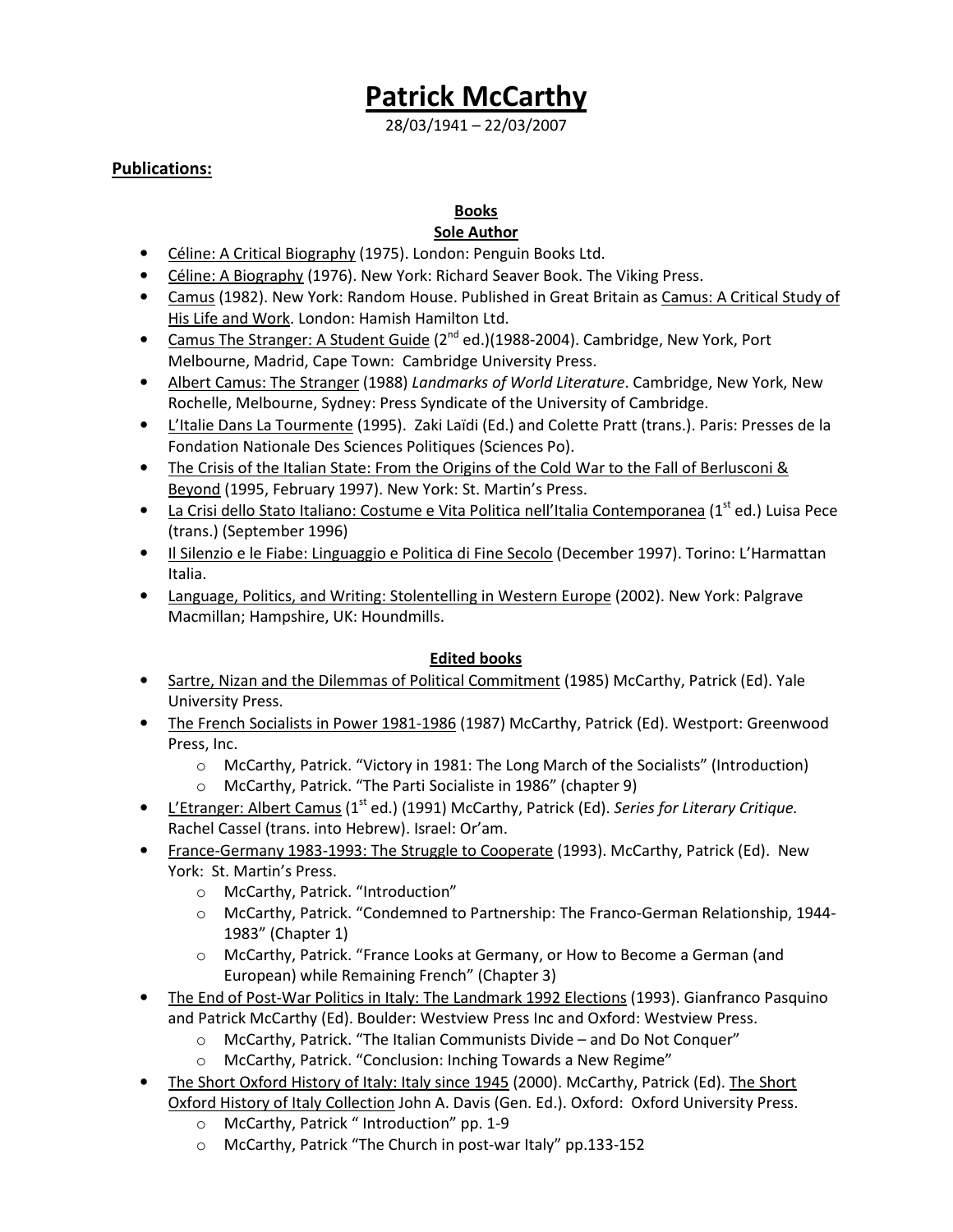- o McCarthy, Patrick "Conclusion" pp.214-218
- France-Germany in the Twenty-First Century (2001). McCarthy, Patrick (Ed). New York: Palgrave Macmillan; Hampshire, UK: Houndsmill.
	- o McCarthy, Patrick "Of Richelieu, Adenauer, and Sundry Others"
	- o McCarthy, Patrick "Conclusion"

## Authored Chapters

- McCarthy, Patrick "Claudel, Patmore and Alice Meynell: some contacts with English Catholicism" Claudel: a Reappraisal (1968). Richard Griffiths (Ed). London: Rapp and Whiting Limited
- McCarthy, Patrick "Croquignole: La Consommation Comme Acte Subversif" Rencontre Autour de Charles-Louis Philippe . Actes du Colloque de Clermont-Ferrand (September 1991). Nouvelle série, fascicule 40. Pierre Courderc (Ed.) Faculté des Lettres et Sciences humaines de l'Université Blaise-Pascal. L'Imprimerie Pottier Moulins. pp. 71–83.
- McCarthy, Patrick "Camus, Orwell and Greene: the impossible fascination of the colonized" Camus's L'Etranger: Fifty Years On (1992). Adele King (Ed). Hampshire and London: Macmillan Academic and Professional Ltd. Chapter 19: pp. 221-231.
- McCarthy, Patrick "Il referendum del 9 giugno" Politica In Italia: I Fatti Dell'Anno E Le Interpretazioni – Edizione 92 (1992). Stephen Hellman and Gianfranco Pasquino (Ed). Bologna: Società editrice il Mulino / Istituto Carlo Cattaneo. Chapter 1: pp. 39-59
- McCarthy, Patrick "Forza Italia: nascita e sviluppo di un partito virtual" Politica In Italia: I Fatti Dell'Anno E Le Interpretazioni – Edizione 95 (1995). Piero Ignazi and Richard S. Katz (Ed). (Chapter 1: p.49-72). Bologna: Società editrice il Mulino / Istituto Cattaneo.
- McCarthy, Patrick "Come cambia la società italiana: osservazioni dall'esterno" Dove va la società italiana (1996). Volozzi and Michele La Rosa (Ed.) (p. 141-147). Milano: FrancoAngeli s.r.l.
- McCarthy, Patrick "Forza Italia: i vecchi problemi rimangono" Politica in Italia: I Fatti Dell'Anno E Le Interpretazioni (97<sup>th</sup> ed.) (1997). Roberto D'Alimonte and David Nelken (Ed). Bologna: Istituto Cattaneo / Società editrice il Mulino. Chapter 2: pp. 65-84.
- McCarthy, Patrick "Re-Emergence of Traditional Threats to Stability in Europe" (Part 1: Euro-Atlantic Security and stability: What Are the Risks?) Euro-Atlantic Security Studies: Co-operative Security Arrangements in Europe (1997). The NATO Defense College Vol. 5. Peter Lang (Ed). Frankfurt, Berlin, Bern, New York, Paris, Wien: Europäischer Verlag der Wissenchaften. pp. 45- 60.
- McCarthy, Patrick "Conclusion. Les Politiques nationals: désordonnées mais non autistes" Entre Union et Nations: L'État en Europe (1998). Anne-Marie Le Gloannec (Ed). Paris: Presses de Sciences Po.
- McCarthy, Patrick "France, Germany, the IGC and Eastern enlargement" The Franco-German Relationship in the European Union (1999). Douglas Webber (Ed). Routledge Research in European Public Policy London, New York, Toronto: Routledge, Taylor and Francis Group. Chapter 3: pp. 41–57.
- McCarthy, Patrick. "Italy: A Society in Search of a State" Europe Today: National Politics, European Integration, and European Security (1999). Ronald Tiersky (Ed.). Boston, Oxford Boulder, New York: Rowman & Littlefield Publishers. Part One: Countries -Chapter 4: pp. 127- 160.
- McCarthy, Patrick "The Italian Communists and Italian national identity: the question of difference" The Politics of Italian National Identity: A Multidisciplinary Perspective (2000) Gino Bedani and Bruce Haddock (Ed). Cardiff: University of Wales Press
- Lewis, A. and McCarthy, P. "The Italian Elections of 2006 Scene Setter" For a Fistful of Votes: The 2006 Italian Elections (2006). Justin O. Frosini and Gianfranco Pasquino (Ed). Bologna: CLUEB (Cooperativa Libraria Universitaria Editrice Bologna), Universita di Bologna and Johns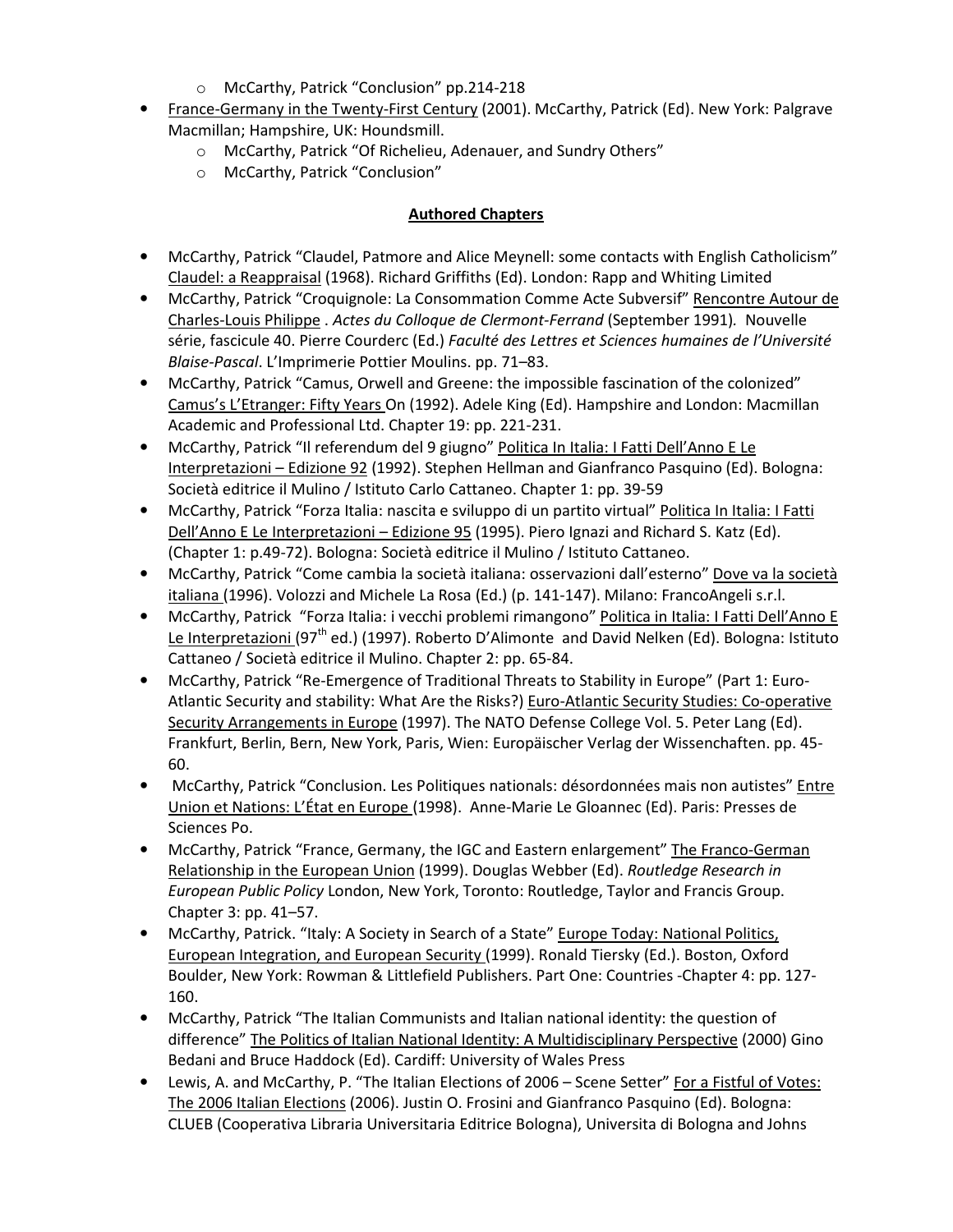Hopkins University. Center for Constitutional Studies and Democratic Development (CCSDD): Special Issue. www.ccsdd.org. Chapter 1: pp.1-22.

#### Journals and Newspaper Articles

#### Times Literary Supplement:

- "Chipping away at the Miniature Master" (August 27, 1964). Times Literary Supplement (766)
- "Angst and the ad-man" (September 17, 1976). Times Literary Supplement (1161)
- "After the party was over" (December 31, 1976). Times Literary Supplement (1633)
- "Out-Amining Amin" (January 28, 1977). Times Literary Supplement
- "From flank to flank" (April 1, 1977). Times Literary Supplement
- "Hitler's unwanted helpers" (May 6, 1977). Times Literary Supplement (550)
- "Boyhood in Blida" (August 19, 1977). Times Literary Supplement
- "The urge to know" (October 7, 1977). Times Literary Supplement (1158)
- "The voice of Courbevoie" (1978). Times Literary Supplement, Biography Section
- "Tearing up the universe" (1978). Times Literary Supplement
- "A shared sense of France" (February 3, 1978). Times Literary Supplement (107)
- "The wall of childhood" (May 19, 1978). Times Literary Supplement (543), French Literature Section
- "Up with the Popular Front" (October 13, 1978). Times Literary Supplement (1148), French Politics Section
- "Reasonable reforms" (February 22, 1980). Times Literary Supplement
- "The spirit of contradiction" (May 2, 1980). Times Literary Supplement
- "The settlers unsettled" (October 10, 1980). Times Literary Supplement
- "Mal paese" (October 31, 1980). Times Literary Supplement (1242), Social and Political Studies Section
- Review of "Les Hérétiques du PCF" (Pierre Daix) (January 23, 1981). Times Literary Supplement
- "The anguish of modernity" (March 20, 1981). Times Literary Supplement (307)
- "The actor as character" (April 24, 1981). Times Literary Supplement
- "The longing for belonging" (May 15, 1981). Times Literary Supplement (539)
- "Vanishing intellectuals" (July 10, 1981). Times Literary Supplement (772)
- "Hoping without believing" (August 14, 1981). Times Literary Supplement
- "Motorway madness" (October 9, 1981). Times Literary Supplement
- "The Machiavellian model" (October 16, 1981). Times Literary Supplement
- "The spirit of personalism" (February 12, 1982). Times Literary Supplement (159)
- "The Communists and the K Factor" (April 9, 1982). Times Literary Supplement
- "The rising Republican" (July 16, 1982). Times Literary Supplement (763)
- "Shooting on the run" (October 8, 1982). Times Literary Supplement (1113)
- "Living France" (November 19, 1982). Times Literary Supplement
- "The bard of heroism" (June 17, 1983). Times Literary Supplement (627)
- "Seeking the sacred" (August 22, 1983). Times Literary Supplement
- "Playing with the parrot" (October 14, 1983). Times Literary Supplement
- "Making converts to the cause" (January 20, 1984). Times Literary Supplement (64), French Literature Section
- "Choosing rigorously" (June 8, 1984). Times Literary Supplement (643)
- "Brothers in corruption" (October 26 194). Times Literary Supplement (1223)
- "Cults, trends and stars" (November 23, 1984). Times Literary Supplement
- "Hammer and anvil" (January 4, 1985). Times Literary Supplement (16)
- "Indiscriminately Right" (February 22, 1985). Times Literary Supplement (212)
- "Loyalists of the left" (March 29, 1985). Times Literary Supplement (362)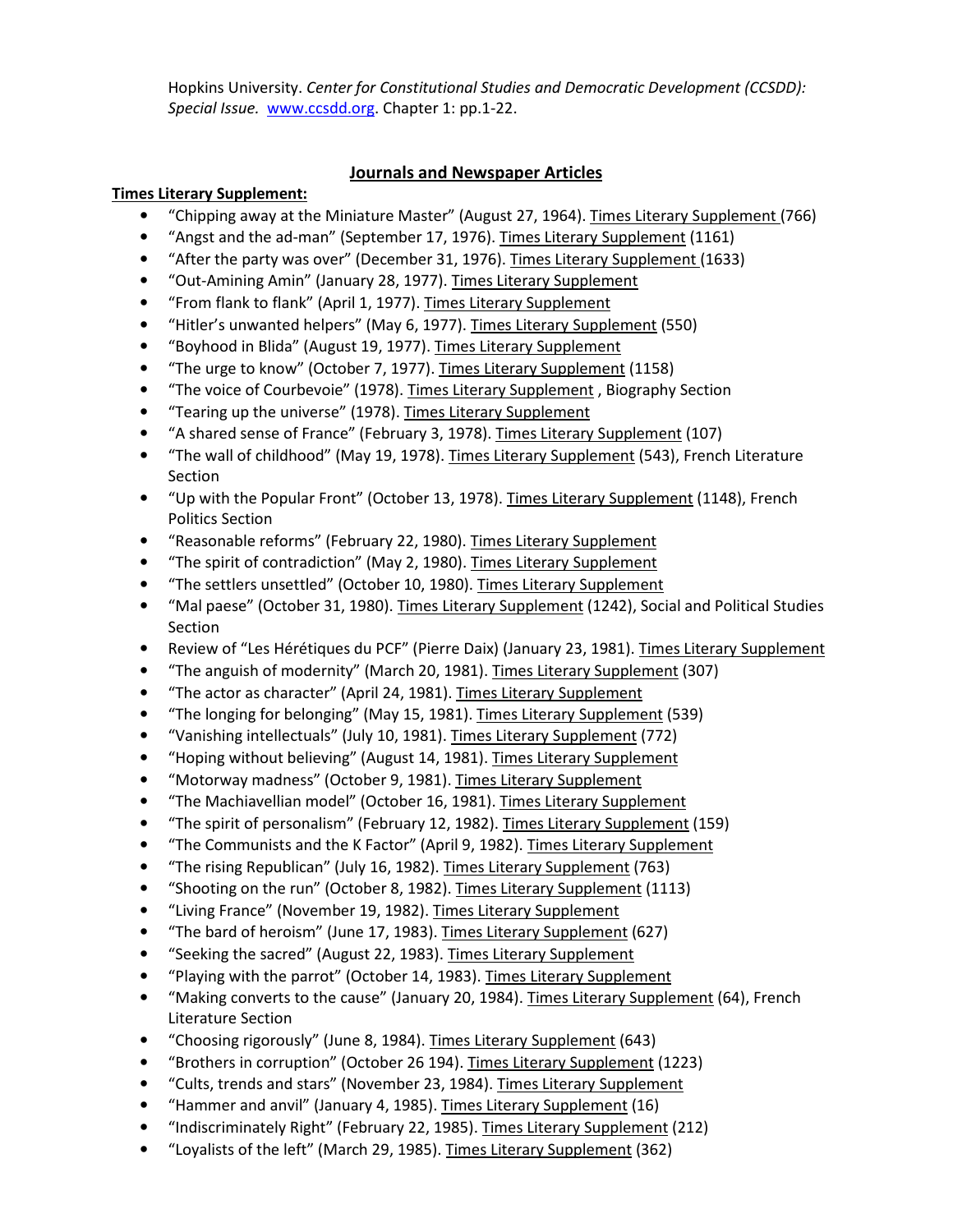- "The face of the tribune" (August 16, 1985). Times Literary Supplement
- "Disenchanted portraits" (October 4, 1985). Times Literary Supplement
- "Restoring the Republic" (December 13, 1985). Times Literary Supplement (1418)
- "The villain-hero unmasks" (June 6, 1986). Times Literary Supplement (625). French Literature Section
- "Not just an Ugly Face" (September 5, 1986). Times Literary Supplement (979), French Fiction Section
- "The real republicans" (November 7, 1986). Times Literary Supplement (1240)
- "Born to the *people"* (January 2, 1987). Times Literary Supplement (7), French Literature Section
- "Between sin and scandal" (April 17, 1987). Times Literary Supplement (408), Cinema and Letters Section
- "Saving the private life" (October 2, 1987). Times Literary Supplement (1072)
- "Trapped in history" (November 25, 1987). Times Literary Supplement (1436)
- "A new age of suspicion" (April 1-7, 1988). Times Literary Supplement (355), France Section.
- "Scandal-bringer" (October 7, 1988). Times Literary Supplement (1094).
- "Those who died, and those who lived to brood" (February 10-16 1989). Times Literary Supplement (133), Literature Section.
- "First on the left" (February 24, 1989). Times Literary Supplement
- "The Party's man" (March 17-23, 1989). Times Literary Supplement (284), French Literature Section.
- "Body Language" (August 11, 1989). Times Literary Supplement
- "Beyond morality" (September 1-7, 1989). Times Literary Supplement (954), Biography and Criticism Section.
- "Charismatic but incoherent" (November 10-16, 1989). Times Literary Supplement (1234), Italy Section.
- "Respectable vigour" (December 22, 1989). Times Literary Supplement (1406)
- "Siding with the workers" (December 29, 1989). Times Literary Supplement
- "Clown, prophet, saint" (July 13, 1990). Times Literary Supplement
- "Mean but high-minded" (October 8-11, 1990). Times Literary Supplement (1078)
- "Kinds of glory" (November 5, 1990). Times Literary Supplement
- "A funeral in Paris" (January 18, 1991). Times Literary Supplement
- "Plus ça change…" (August 23, 1991). Times Literary Supplement, Politics & Social Studies Section
- "A life in the Party" (August 30, 1991). Times Literary Supplement, Politics Section
- Review of "A.O. Barnabooth" (Valery Larbaud) (May 22, 1992). Times Literary Supplement, Literature Section
- "Ulysses in Paris" (September 25, 1992). Times Literary Supplement
- "The evils of modernity" (November 27, 1992). Times Literary Supplement, French Literature Section
- "A Friulan Freedom" (January 8, 1993). Times Literary Supplement
- "Montherlant and Vichy" (October 8, 1993). Times Literary Supplement, French Literature Section
- P. McCarthy review of "Journal of European Studies" (November 26, 1993). Times Literary Supplement, France Section
- "Rattling through Paris" (January 28, 1994). Times Literary Supplement
- "The pied-noir story" (June 24, 1994). Times Literary Supplement, French Literature Section
- "Collabo critic" (March 17, 1995). Times Literary Supplement
- "C for Claudel" (January 19, 1996). Times Literary Supplement
- "Anti-modern man" (October 4, 1996). Times Literary Supplement
- "From avant-garde to old-world charm" (August 1, 1997). Times Literary Supplement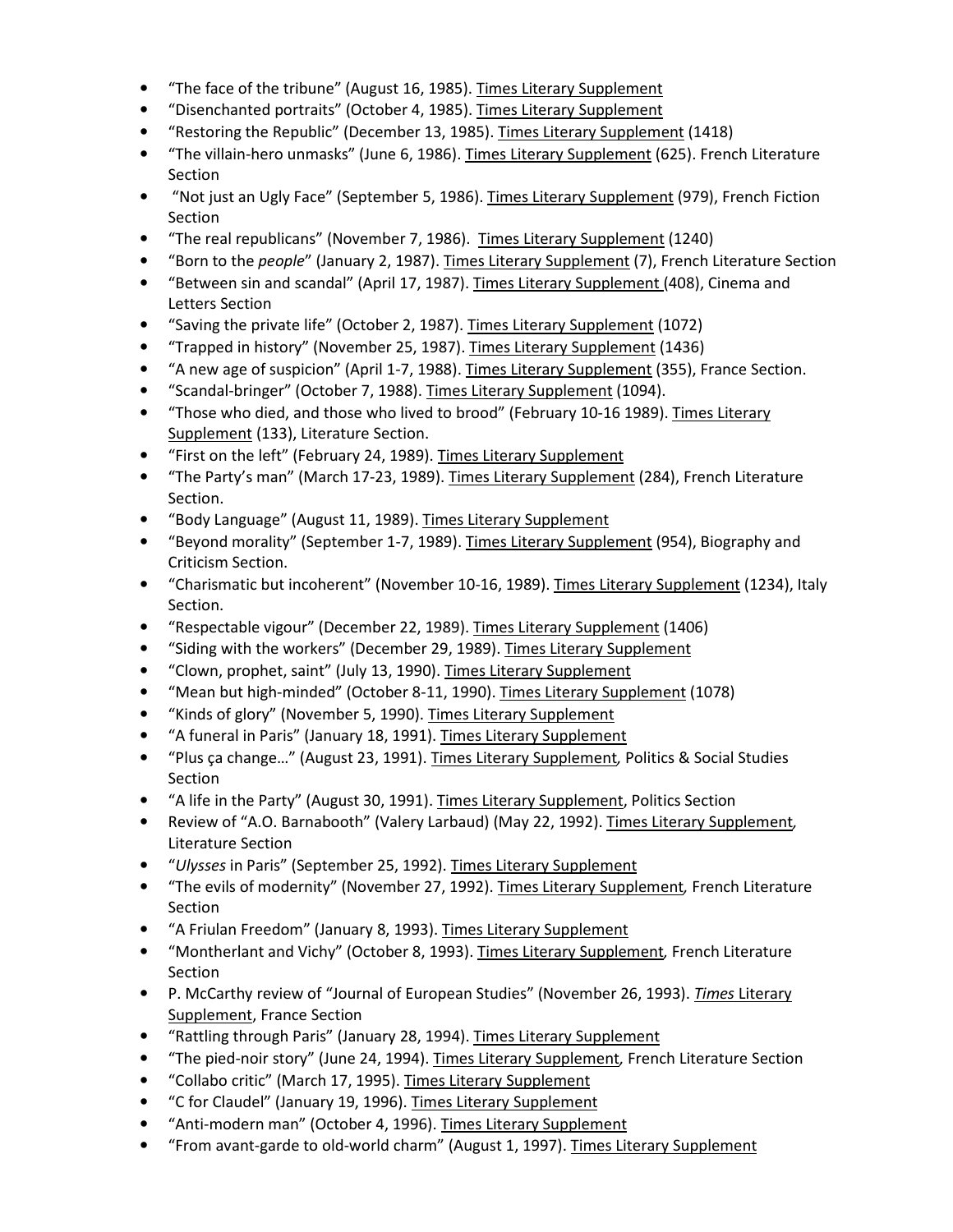- "The jester enNobelled" (October 17, 1997). Times Literary Supplement
- "On the Left Bank" (June 5, 1998). Times Literary Supplement
- "Letters" (October 23, 1998). Times Literary Supplement
- "Against Vichy and others" (January 22, 1999). Times Literary Supplement
- "Doctor tells all" (September 3, 1999). Times Literary Supplement
- "Proust near death" (December 24, 1999). Times Literary Supplement
- "Literature Books in brief" (May 5, 2000). Times Literary Supplement
- "Critical mystic" (May 18, 2001). Times Literary Supplement
- "French Literature" (September 12, 2003). Times Literary Supplement
- "French Literature" (April 2, 2004). Times Literary Supplement
- "Politics" (May 7, 2004). Times Literary Supplement
- "French Literature" (June 4, 2004). Times Literary Supplement

#### Tribune

- "Violence splits the Establishment and the Left" (April 28, 1978). Tribune, Report from Italy. pp.20.
- "Clash on the Left creates a bitter and desperate mood that leads to mindless violence" (June 30, 1978). Tribune, Foreign Extra: looks at the dangerous situation in Italy. pp. 13.
- "Italy's entry into EMS could herald a swing to the Right" (December 29, 1978). Tribune, Report from Italy. pp.17.
- "The serious debate behind French socialists' feud" (January 12, 1979). Tribune.
- "Why Germany remains a problem" (February 16, 1979). Tribune. pp.6.
- "The communists have a long look at their past and future" (April 20, 1979). Tribune, Report from Italy.
- "Socialist and communists could be the losers in election on June 3" (May 4, 1979). Tribune, Report from Italy.
- "Can the Left solve its problems and present a united alternative?" (August 10, 1979). Tribune, Report from Italy. pp.8.
- "Local Elections: win for socialists, communists and Christian Democrats draw" (June 27, 1980). Tribune, Report from Italy.
- "Can the French Left ever regain the unity of the past?" (May 23, 1980). Tribune.
- "The Brisbane Games: a chance to show the world how Australia treats its aborigines" (September 17, 1982). Tribune.
- "The tide turns against Reaganomics" (December 19, 1982). Tribune, Report from America.
- "Down and out in Michigan and Texas" (December 31, 1982). Tribune, Report from America.
- "Reagan stakes his presidency on the MX" (January 14, 1983). Tribune, Report from America.
- "The land where the car is king" (March 11, 1983). Tribune, Report from America.
- "The black voters get organized" (May 13, 1983). Tribune, Report from America.

### Undated Tribune Articles:

- "How the communists try to solve their 'post-Eurocommunist' dilemma" (June 6). Tribune, Report from Italy. pp.12
- "Communists fade, but Left could still hold the balance". Tribune, Report from Italy. pp.12
- "Is the communist strategy of the 'historic compromise' in ruins?". Tribune, Report from Italy. pp.16.
- "Berlinguer spells out the new strategy for democratic and peaceful change and leaves doubts". Tribune, Report from Italy.
- "How deep a shade of red for the communists?" Tribune, Report from Italy.
- "Political impasse which is causing violence on the streets" Tribune, Report from Italy. pp.12.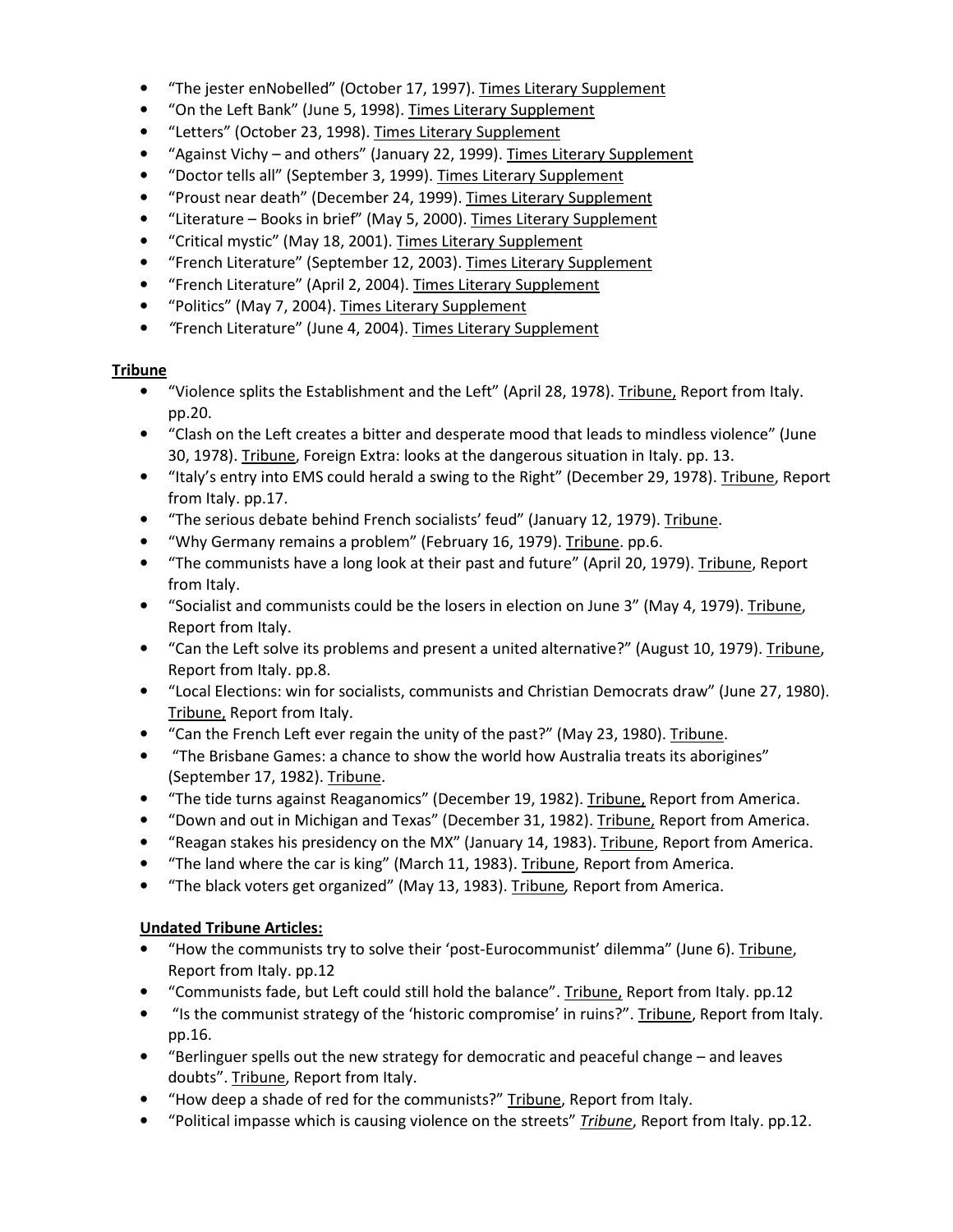- "How the communists view the strange disorders of the French Left before the election". Tribune, Report from Italy. pp.12.
- "Left terrorists paving way for victory of the Right". Tribune, Report from Italy.
- "Why the Red Brigades' violence cannot be halted by police action on no economic changes" Tribune, Report from Italy.
- "Red Brigades versus the Italian people: cynical brutality met by resigned apathy" Tribune, Report from Italy. pp.12.
- "Socialist Pertini is new President but politicians still have no answer to violence" Tribune, Report from Italy.

#### The Philadelphia Inquirer

- "Assessing what biographers should do" (January 27, 1985). The Philadelphia Inquirer
- "She fostered a literary renaissance" (June 16, 1985). The Philadelphia Inquirer
- "In slums of Rome, Pasolini found passion and brutality" (January 18, 1986). The Philadelphia Inquirer

#### La Repubblica

- "Enrico Berlinguer, l'ultimo re d'Italia" (June 7, 1994). La Repubblica, Bologna Section
- "Il Pidiesse i cattolici e il futuro di Bologna" (July 5, 1994). La Repubblica, Bologna Section
- "Quanto è lontana Bologna in vacanza" (August 21, 1994). La Repubblica, Bologna Section
- "Io, felice di essere papa senza autorità" (October 9, 1994). La Repubblica, Bologna Section
- "Che cosa direbbe Pasolini?" (November 13, 1994). La Repubblica, Bologna Section
- "Importante adesso è capire" (December 3, 1994). La Repubblica
- "Ma non rischiamo di perdere un sogno" (January 26, 1995). La Repubblica, Bologna Section
- "Elezioni, vacanze e babysitter" (February 23, 1995). La Repubblica, Bologna Section
- "Se affiora la sinistra sommersa" (March 7, 1995). La Repubblica, Bologna Section
- "Un figlio solo: ma è davvero una scelta?" (April 5, 1995). La Repubblica, Bologna Section
- "Poi restiamo 'americani di Bologna'" (April 23, 1995). La Repubblica, Bologna Section
- "La lezione venuta da Moore" (November 29, 1995). La Repubblica, Bologna Section
- "Sgarbi mancati Bernini sparito e I gol di Pilo" (March 26, 1996). La Repubblica, Bologna Section
- "Se i partiti volano del nido di Vitali" (May 24, 1996). La Repubblica, Bologna Section
- "Noi genitori in attesa della pagella" (June 22, 1996). La Repubblica, Bologna Section
- "Stazione, territorio da conquistare" (January 30, 1997). La Repubblica, Bologna Section
- "Noi non unti dal software" (April 12, 1997). La Repubblica, Bologna Section
- "Il calcio non può essere solo economia" (June 26, 1997). La Repubblica, Bologna Section
- "Scindere il legame tra bellezza e ricchezza" (October 23, 1997). La Repubblica, Bologna Section
- "Adotta con Vito, una strada della città" (March 2, 1998). La Repubblica, Bologna Section
- "Baggio ha fatto l'unita' d'Italia" (May 21, 1998). La Repubblica, Bologna Section
- "Un angolo che voglio sentire più mio" (May 31, 1998). La Repubblica, Bologna Section
- "Ritornare in città tra lucciole, candidate e pallone" (September 22, 1998). La Repubblica, Bologna Section
- "Diessini dite qualsiasi cosa" (October 31, 1998). La Repubblica, Bologna Section
- "Il nemico siamo noi: C'era una volta una città magica, Bologna" (December 9, 1999). La Repubblica, Bologna Section
- "Piazza Verdi il degrado e Pazienza" (June 6, 2000). La Repubblica, Bologna Section
- "Due torri nei miti della destra" (June 23, 2000). La Repubblica, Bologna Section
- "Biffi: leggi e princìpi ma gli esseri umani?" (December 28, 2000). La Repubblica, Bologna Section

#### International Herald Tribune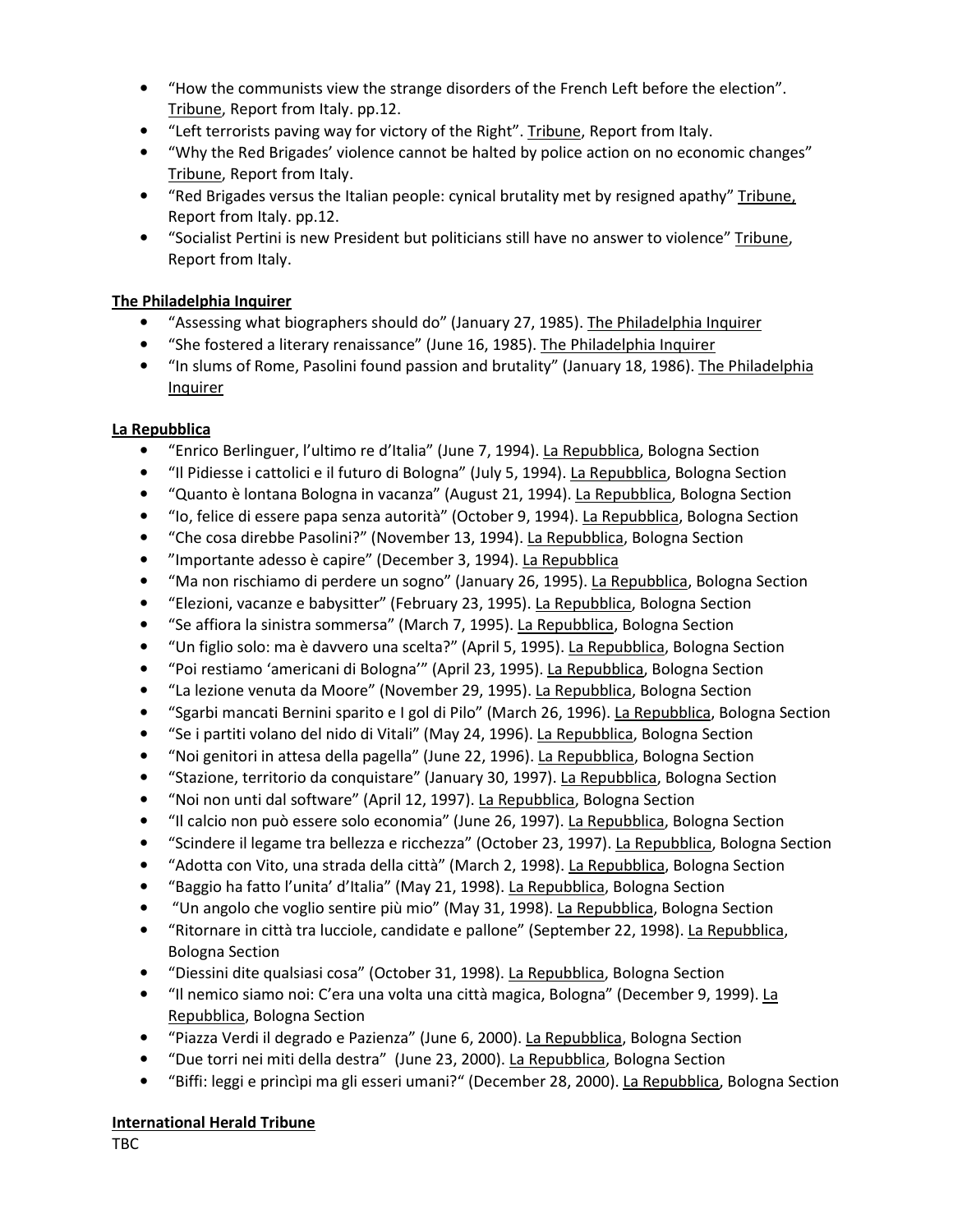#### Il Regno

- "Il linguaggio di Berlusconi" (1994). Il Regno N.10 (p.276)
- "Prodi sfida Berlusconi: una guerra filologica" (1995). Il Regno N.12 (p.338)
- "Seamus Heaney: il dominio della lingua le radici dell'odio" (1995). Il Regno N.20 (p.591)
- "L'Irlanda del Nord: trattare con l'IRA per emarginarla" (1996). Il Regno N.6 (p.144)
- McCarthy, P & Lieber, M "L'America e noi: elezioni americane lezioni italiane" (1996). Il Regno N.20 (p.52)
- "Le vecchia Gran Bretagna e il giovane Blair" (1997). Il Regno N.10 (p.269)
- "Parole politiche fra le tribù" (1997). Il Regno N.18 (p.528)
- "L'accordo del Venerdi santo" (1998). Il Regno N.10 (p.299)
- "L'eresia e il mito" (1998). Il Regno N.22 (p.744)
- "Irlanda del Nord: le more del passato" (1999). Il Regno N.6 (p.190)
- "Alleanza atlantica-Kosovo: il fantasma di De Gaulle" (1999). Il Regno N.10 (p.296)
- "Irlanda del Nord: la sfiducia" (1999). Il Regno N.16 (p.537)
- "Paesi d'Europa: la Francia. Lo stato "forte" francese" (1999). Il Regno N.22 (p.749)
- "Irlanda del Nord: primo governo autonomo" (2000). Il Regno N.2 (p.22)
- "Irlanda del Nord: senza violenza, senza fiducia" (2000). Il Regno N.8 (p.236)
- McCarthy, P & Knutsen, K "USA-presidenziali: la variabile Welfare" (2000). Il Regno N.12 (p.405)
- "USA-elezioni presidenziali: una presidenza per due" (2000). Il Regno N.22 (p. 765)
- "Eire, Ulster ed Europa: prova elettorali sul future" (2001). Il Regno N.2 (p.375)
- "Irlanda del Nord: le cose non sono mai quello che sembrano" (2001). Il Regno N.16 (p.518)
- "Crisi internazionale: il nemico Bin Laden" (2001). Il Regno N.18 (p.579)
- "Irlanda del Nord-pace: le parole sono important" (2001). Il Regno N.20 (p.704)
- "I Poli, Forza Italia, Strutture, leadership e radicamento territorial" (2002). Il Regno N.2 (p.42)
- "Irlanda-elezioni: tra Londra e l'Europa" (2002). Il Regno N.12 (p.366)
- "Irlanda del Nord: che cosa vuole Paisley?" (2004). Il Regno N.20 (p.666)
- "Irlanda del Nord: un'IRA non violent" (2005). Il Regno N.15 (p.520)

#### Europa Europe

- McCarthy, Patrick "Il Linguaggio di Margaret Thatcher" (1993) El Centro studi sui paesi dell-Europa centrale e orientale (Ed), edizioni Dedalo, Europa Europe, Numero 2, anno II. Roma, Italy: Fondazione Istituto Gramsci. pp. 151–170.
- McCarthy, Patrick "Silvio Berlusconi: la parola crea l'Uomo Politico" (1994) Europa Europe, Numero 3, anno III. (Note Critiche e Interventi). Roma, Italy: Fondazione Istituto Gramsci
- McCarthy, Patrick "L'asse franco-tedesco da de Gaulle a Chirac" (1997) Europa Europe, Numero 2, anno VI. Roma, Italy: Fondazione Istituto Gramsci.

#### Journal of Modern Italian Studies

- McCarthy, Patric k Rev. of "Postfascisti?: Dal Movimento sociale italiano ad Alleanza nazionale", by Piero Ignazi. Journal of Modern Italian Studies 1, no. 1 (1995). pp. 184-185.
- McCarthy, Patrick Rev. of "Parola di Duce", by Enzo Golino. Journal of Modern Italian Studies 1, no. 1 (1995): pp. 186-187.
- McCarthy, Patrick Rev. of "Storia del Partito comunista italiano: "Il partito nuovo" dalla Liberazione al 18 aprile", by Renzo Martinelli. Journal of Modern Italian Studies 2, no. 1 (1997): pp. 100-101.
- McCarthy, Patrick Rev. of "Rituali di degradazione: Anatomia del processo Cusani", by Pier Paolo Giglioli, Sandra Cavicchioli and Giolo Gele. Journal of Modern Italian Studies 2, no. 3 (1997): 407-408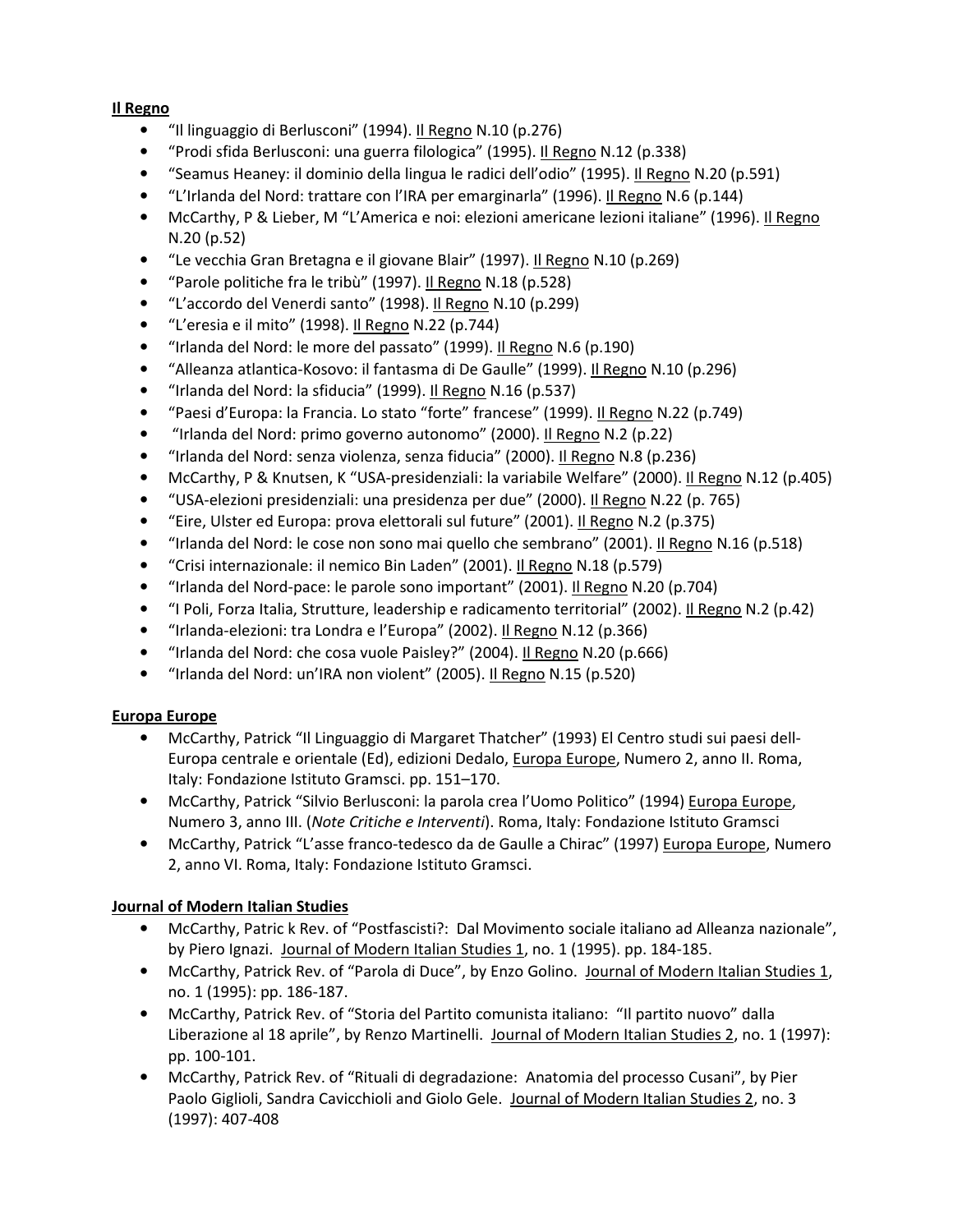- McCarthy, Patrick Rev. of "I ragazzi di Berlinguer" (Milan: Baldini e Castoldi), (1997), by Pietro Folena. The Journal of Modern Italian Studies, Routledge, published 1998. pp. 1-240.
- McCarthy, Patrick Rev. of "Il lungo addio, intellettuali e PCI dal 1958 al 1991" (Rome-Bari: Laterza), by Nello Ajello (1997). The Journal of Modern Italian Studies, Routledge/ Published 1998. pp. 201-203.
- "Italy: A New Language for a New Politics?" (1997). Journal of Modern Italian Studies 2, no.3. pp.337-357.
- McCarthy, Patrick Rev. of "The Miracle of Castel di Sangro" (Joe McGinniss (1999)London: Little, Brown). The Journal of Modern Italian Studies 5, no.3. pp.413-415.
- McCarthy, Patrick Rev. of "I Furiosi" (Nanni Balestrini (1994) Milan: Bompiani). The Journal of Modern Italian Studies , no.3. pp.419-421.
- McCarthy, Patrick Rev. of "Coppi e Bartali" (Daniele Marchesini (1998) Bologna: Il Mulino; L'identita nazionale). (Summer 1999) The Journal of Modern Italian Studies 4, no.2. pp.308-310.
- "Special Feature: Sport and Society in Italy today" (PM Editor and presenter). (2000). Journal of Modern Italian Studies 5, no.3. pp.322-411.
- "Itinerary" (2000). The Journal of Modern Italian Studies 5, no.3. pp323-324.
- "Itinerary 1: The Beginnings of Italian Sport." (2000). The Journal of Modern Italian Studies 5, no.3. pp. 324-326.
- "Itinerary 2: Two Fascist Champions" (2000). The Journal of Modern Italian Studies 5, no.3. pp. 343-345
- "Itinerary 3: Cycling: Politics and Mythology." (2000). The Journal of Modern Italian Studies 5, no.3. pp.345-347.
- "Itinerary 4: Evolution of Soccer" (2000). The Journal of Modern Italian Studies 5, no.3. pp.370- 371.
- "Itinerary 5: Soccer and Politics" (2000). The Journal of Modern Italian Studies 5, no.3. pp.347- 348.
- "Itinerary 6: Fragmentation and Beauty, Heroes, Drugs and Corruption" (2000). The Journal of Modern Italian Studies 5, no. 3. pp.394-395.
- "Itinerary 7: The Gymnasium: A 'Different' Sport" (2000). The Journal of Modern Italian Studies 5, no.3. pp.395-396.
- McCarthy, Patrick Rev. of "Una porta nel cielo: Un'autobiografia (Arezzo: Limina), by Roberto Baggio (2001). The Journal of Modern Italian Studies 7, no.2. Routledge, Taylor and Francis Group ltd. pp. 336–337.
- McCarthy, Patrick Rev. of "Anatomia della palestra", by Roberta Sassatelli (2001). The Journal of Modern Italian Studies 6, no. 3. pp.453-454.
- McCarthy, Patrick Rev. of "Il mondo in pugno", by Nino Benvenuti (2001). The Journal of Modern Italian Studies 6, no. 3. pp. 446-448.
- McCarthy, Patrick Rev. of "Kinnock, The Biography" (2001) (Martin Westlake, London: Little, Brown and Company). The Journal of Modern Italian Studies. pp. 768.
- McCarthy, Patrick Rev. of "Senior Service" (Carlo Feltrinelli (1999) Milan:Feltrinelli) (Spring 2002). The Journal of Modern Italian Studies 7, no.1. pp.156-150.
- McCarthy, Patrick Rev. of "Disastro" by John Dickie, John Foot and Frank M. Snowden (eds) (2002). The Journal of Modern Italian Studies 7, no.3. Routledge, Taylor & Francis Ltd. pp. 416- 439.
- McCarthy, Patrick Rev. of "Oltre la paura", by Massimo D'Alema.(2003). The Journal of Modern Italian Studies 8, no. 3. pp.468-470.
- McCarthy, Patrick Rev. of "Per passion" (Milan: Rizzoli) di Piero Fassino (2003). The Journal of Modern Italian Studies,no.2. pp 218-222.
- McCarthy, Patrick Rev. of "Modern Italy", by John Foot (2003). The Journal of Modern Italian Studies 9, no.3. pp.392-395.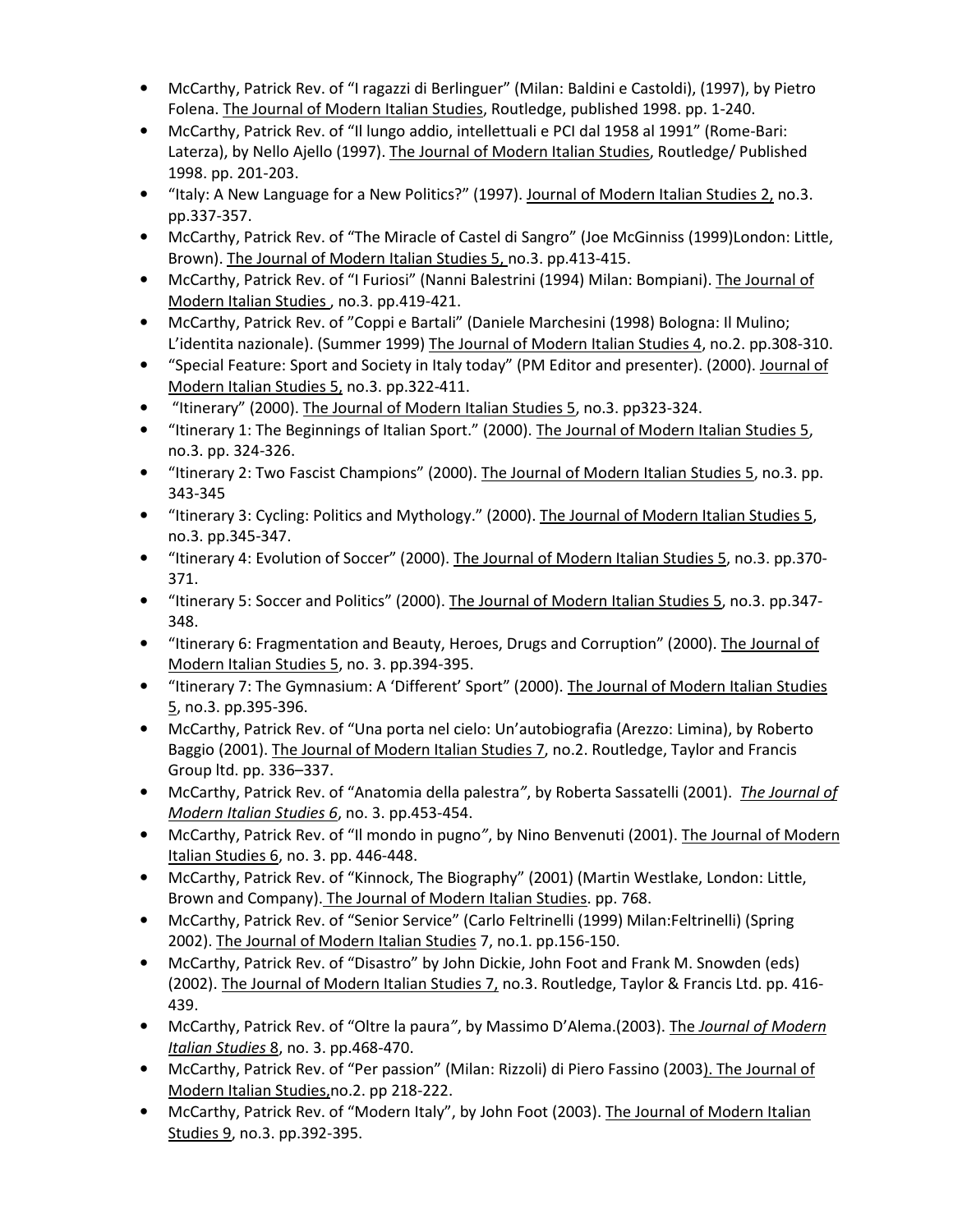- "Two Lives" (June 2004). The Journal of Modern Italian Studies 9, no.2. pp.216-222.
- McCarthy, Patrick Rev. of "A Mosca. L'Ultima Volta" (Massimo D'Alema Rome: Donzelli 2004) (2005). The Journal of Modern Italian Studies 10, no.1. pp.112-115.
- McCarthy, Patrick Rev. of "Football and Fascism: The National Game under Mussolini" (Simon Martin (2004) Oxford: Berg). (Sept 2006). The Journal of Modern Italian Studies 11, no. 3. pp.425-426.

#### Foreign Affairs

• McCarthy, Patrick "The Grand Bargain: A New Book Demystifies European Integration" Review Essay on "The Choice for Europe: Social Purpose and State Power from Messina to Maastricht" by Andrew Moravcsik (Ithaca: Cornell University Press, 1998) (September/October 1999). Foreign Affairs (Vol. 78, Number 5). New York.

#### The Review of Politics

- "The Communist Question and Italian Democracy" (1989). The Review of Politics. University of Notre Dame du lac on behalf of Review of Politics.
- "Americans and Catholics in Postwar Italy" (1990). The Review of Politics. University of Notre Dame du Lac on behalf of Review of Politics.

#### JHUBC Publications

- McCarthy, Patrick "France and the EC: Can a Gaullist World Power Find Happiness in a Regional Bloc?" (February 1992). Occasional Paper. The Johns Hopkins University Bologna Center – Via Belmeloro, 11, 40126 Bologna, Italy. Research Institute. No. 71.
- McCarthy, Patrick "FPI Policy Briefs: The 1993 French Elections: Politics Transformed and Policies Continued?" (1993). Foreign Policy Institute, The Paul H. Nitze School of Advanced International Studies, The Johns Hopkins University, 1619 Massachusetts Avenue, N.W., Washington, DC. Published 1993
- McCarthy, Patrick "The State's Will to Survive and the Discontent of its Citizens: A Reading of Domestic French Politics" Sais Review: A Journal of International Affairs. The Paul H. Nitze School of Advanced International studies, the Johns Hopkins University Fall 1993/ Vol 13, Special Issue. pp.29-62.
- McCarthy, Patrick "Did Europe Die on August 2, 1993?" (Winter-Spring 1994). SAIS Review: A Journal of International Affairs". The Sais Review, 1619 Massachusetts Avenue, N.W. Washington D.C. 20036. The Paul H. Nitze School of Advanced International Studies, The Johns Hopkins University. – Volume XIV, Number One. Chapter 1.
- McCarthy, Patrick Rev. of "The Aldo Moro Murder Case" (Richard Drake, 1995). (Summer 1997). South Central Review, The South Central Modern Language Association. Published by the Johns Hopkins University Press.
- Mowlam, Marjorie "The Stepping Stones to Peace: The Peace Process in Ireland" (1998). Occasional Paper. Johns Hopkins University Bologna Center, Via Belmeloro 11 – 40126 Bologna – Italy., Special Lecture Series, N.5, November 1998.
	- o "Afterward and annotated commentary" Patrick McCarthy pp. 13-16
- McCarthy, Patrick "The Franco-German Axis from de Gaulle to Chirac" (1998). Europe's Franco-German Engine, David P. Calleo and Eric R. Staal (Ed). Washington Foundation for European Studies. Brookings Institution Press, 1775 Massachusetts Avenue N.W. Washington, D.C.
- McCarthy, Patrick "The Changing Political Language of Northern Ireland" (November 1999). Occasional Paper European Studies Seminar Series (n.4) – The Johns Hopkins University Bologna Center, Paul H. Nitze School of Advanced International Studies, Via Belmeloro 11 – 40126 Bologna - Italy. Edizioni Baiesi.
	- $\circ$  "Introduction: Words and Guns in Northern Ireland" pp.1 12.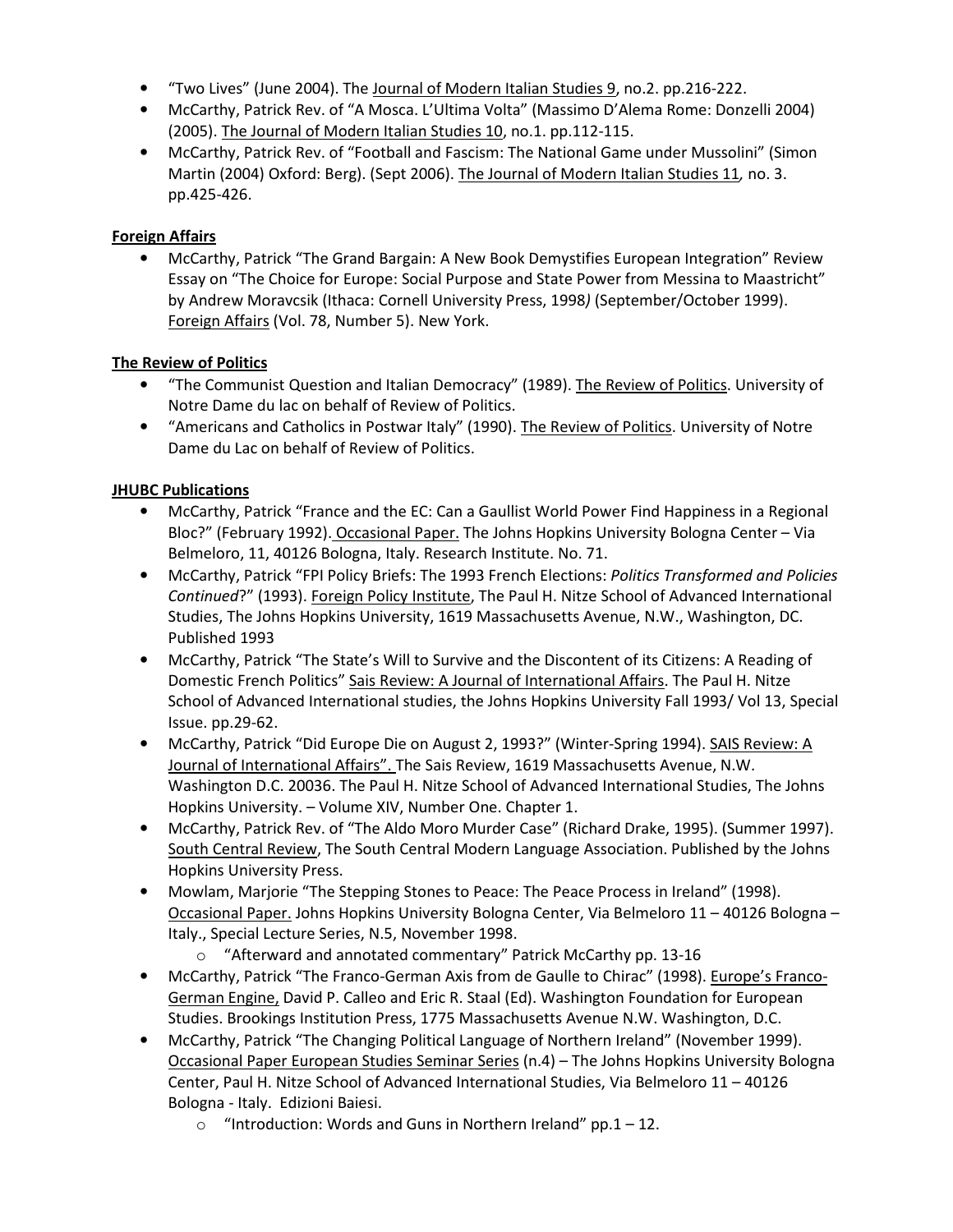- McCarthy, Patrick "Maastricht 10 Years Later" SAISPHERE 2002: Leadership. The Paul H. Nitze School of Advanced International Studies, The Johns Hopkins University. 1740 Massachusetts Ave., NW, Washington D.C. 2036-1984.
- McCarthy, Patrick "France and the EC: Can a Gaullist world power find happiness in a regional bloc?" Occasional Paper. The Johns Hopkins University Bologna Center, Paul H. Nitze School of Advanced International Studies, Via Belmeloro 11 – 40126 Bologna - Italy. Edizioni Baiesi.
- McCarthy, Patrick "Between Europe and Exclusion: The French Presidential Elections of 1995" Occasional Paper. The Johns Hopkins University Bologna Center, Paul H. Nitze School of Advanced International Studies, Via Belmeloro 11 – 40126 Bologna - Italy. Edizioni Baiesi.

#### I Martedi

- "Berlusconi e la "Gente Comune"" Intrevista a Patrick McCarthy (section Comunicare), docente di politica europea alla johns Hopkins University di Bologna by Maria Gervasio. I Martedi, Numero 9 (128), anno 18, 40128 Bologna, Via Castiglione 43, published November 1994.
- "Un Paese 'Inventato'" (pp.16-17) di I Martedi: proporre, riflettere, commentare. Dossier: Individuo o Communità? Le Contraddizioni del Sistema Americano. 179, n.11 – anno 23, dicembre 1999. Casa Editrice Re Enzo via Segantini 32 – 40133 Bologna

#### **Institute for International Economics**

• McCarthy, Patrick "Italy: The Absent State" (November/December 1993). International Economic Insights: The Underground Economy: Black or White? Vol. IV, Number 6. Published by Institute for International Economics, 11 Dupont Circle, NW, Washington, DC 20036-1207. pp. 6–9.

#### America

- McCarthy, Patrick "Claudel Reconsidered" (April 30, 1977) America. America Press, 106 West 56<sup>th</sup> Street, New York, N.Y. 10019. pp. 392-393.
- McCarthy, Patrick "French Catholicism Faces the Left" (November 19, 1977) America. America Press, 106 West  $56<sup>th</sup>$  Street, New York, N.Y. 10019. pp. 350-353.
- McCarthy, Patrick "Church, State and Italy" (December 30, 1978) America. America Press, 106 West 56<sup>th</sup> Street, New York, N.Y. 10019. pp. 490-192.
- McCarthy, Patrick "Jean-Paul Sartre: Philosopher of Man" (July 5-12, 1980). America Vol. 143 No.1. America Press, 106 West 56<sup>th</sup> Street, New York, N.Y. 10019. pp. 12-14.

#### Occasional Papers

- McCarthy, Patrick "Necrologie, Paul Morand 1886-1976" (June 26, 1976). Libération, pp. 11.
- McCarthy, Patrick "He Sees an Anti-Communist on Every Street Corner" (Monday, October 10, 1977). The Sun, Opinion-Commentary Section. pp. A 13.
- McCarthy, Patrick "World without God, Amen" (December 1980 January 1981). Sign: National Catholic Magazine Vol.60, No.4. Passionist Missions: New York, USA. pp. 14-19.
- McCarthy, Patrick "Giscard d'Estaing and the French Political Tradition" (June 1981). Europa: a Quarterly Magazine of European Politics and Culture Vol. 1, N.1, Karz-Segil Publishers, New York, USA. pp. 46-52
- McCarthy, Patrick Rev. of "Valery Larbaud' (John L. Brown, 1981). (May 1983) The French Review. American Association of Teachers of French.
- McCarthy, Patrick "1892-1992. Il Movimento Socialista e Lo Sviluppo in Italia: I Communisti Italiani, Il "New Deal" e Il Difficile Problema del Riformismo" (1992). Estratto da Studi Storici, n. 2/3.
- McCarthy,Patrick "Help or Hindrance? The European Union in Domestic Politics" (Summer 1994). The Harvard International Review, North American Edition, Vol XVI, No. 3. Editor-in-Chief Jay Stewart. P.O. Box 401, Cambridge, MA 02238, USA. pp.16–17.